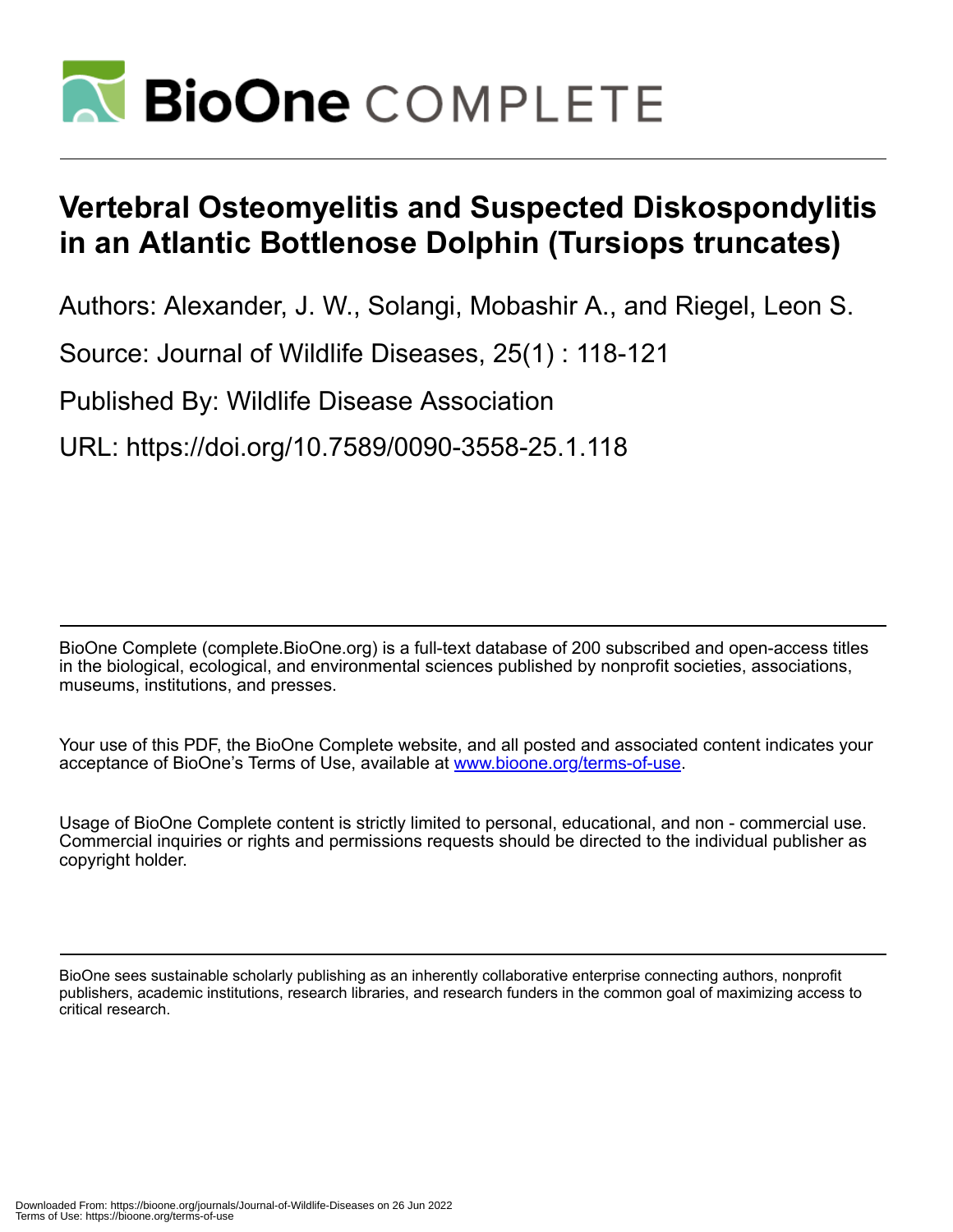## **Vertebral Osteomyelitis and Suspected Diskospondylitis in an Atlantic Bottlenose Dolphin (Tursiops truncatus)**

**J. W. Alexander,' Mobashir A. Solangi,2 and Leon S.** RiegeI,3 'College of Veterinary Medicine, Oklahoma State University, Stillwater, Oklahoma 74078, USA; **<sup>2</sup>** Institute for Marine Mammal Studies, Gulfport, Mississippi 39501, USA; <sup>3</sup> Valley Animal Hospital, Palmyra, Pennsylvania 17078, USA

ABSTRACT: A 21-yr-old male Atlantic bottlenose dolphin *(Tursiops truncatus)* was performing at an aquatic park when it developed a soft tissue swelling anterior to the flukes. Subsequent radiographic evaluation revealed the animal to have vertebral osteomyelitis and suspected dis kospondylitis. The case was successfully man aged with long-term antibiotic therapy.

*Key words:* Vertebral osteomyelitis, diskospondylitis, sclerosis, intervertebral disk space, periosteal response, case history.

Diskospondylitis is defined as intervertebral disk infection with concurrent osteomyelitis of contiguous vertebrae. The syndrome was recognized in man as early as 1887 and has been the subject of several review articles and clinical reports over the past 50 yr (Kulowski, 1936; Hewson and Conventry, 1956; Garcia and Grantham, 1960; Griffiths and Jones, 1971). A similar disease has been reported in the dog (Henderson et al., 1974; Hurov and Turnwald, 1978; Kornegay, 1979; Kornegay and Barber, 1980; Gilmore, 1983; Johnson and Prata, 1983), horse (Adams et al., 1985), and a California sea lion (Thomas-Baker, 1986). Because these infections usually begin within the body of the vertebrae adjacent to the endplates, they may be most accurately defined as osteomyelitis. Depending on the pathway of extension from the endplate zone, an ensuing diskitis, paravertebral abscess, epidural abscess, meningitis or myelitis may occur (Johnson and Prata, 1983).

The only previously reported case of diskospondylitis in a marine mammal involved a 6-wk-old female California sea lion *(Zalophus californianus)* with neurologic dysfunction of the foreflippers and dorsum and absence of neurologic function in the hindflippers. Radiographs of the cervical region and subsequent necropsy

revealed necrosis and loss of the C2-C3 intervertebral disk and lysis of the vertebral bodies and endplates of C2 and C3. The present case report presents the history, clinical signs, radiographic findings and treatment of a 21-yr-old male Atlantic bottlenose dolphin *(Tursiops truncatus)* with vertebral osteomyelitis and suspected diskospondylitis.

The dolphin, which was performing in an aquatic park (Marine Life, Gulfport, Mississippi 39502, USA), was first noticed on 5 May 1986, to have a hard 4 cm lump on the right side in the posterior lumbar region approximately 15 cm anterior to the flukes. The dolphin was normal in allother respects and treatment was not indicated. On 6 September 1986, the lump had enlarged in size to approximately 9.0 cm, and a similar but smaller enlargement was noted on the left side in the same anatomical location (Fig. 1). Routine hematologic evaluation revealed a white blood cell count of  $13,900/\mu$  with a relative neutrophilia (80%). On 9 September 1986, the animal was depressed, anorexic and refused to perform selected previously mastered behaviors (tail walk and flips). Radiographs of the posterior lumbar region centered over the mass showed a chronic, but active, proliferative process involving one of the vertebrae near the caudal end of the spinal column proximal to the fluke region. The vertebral body of this segment was intensely sclerotic. There was evidence of a large soft tissue swelling dorsolateral to the affected vertebral segment. The intervertebral disk space between this vertebra and the one just cranial to it was significantly narrowed by at least 50% of its normal diameter. There was a slight involvement of this more cranial vertebra with a mild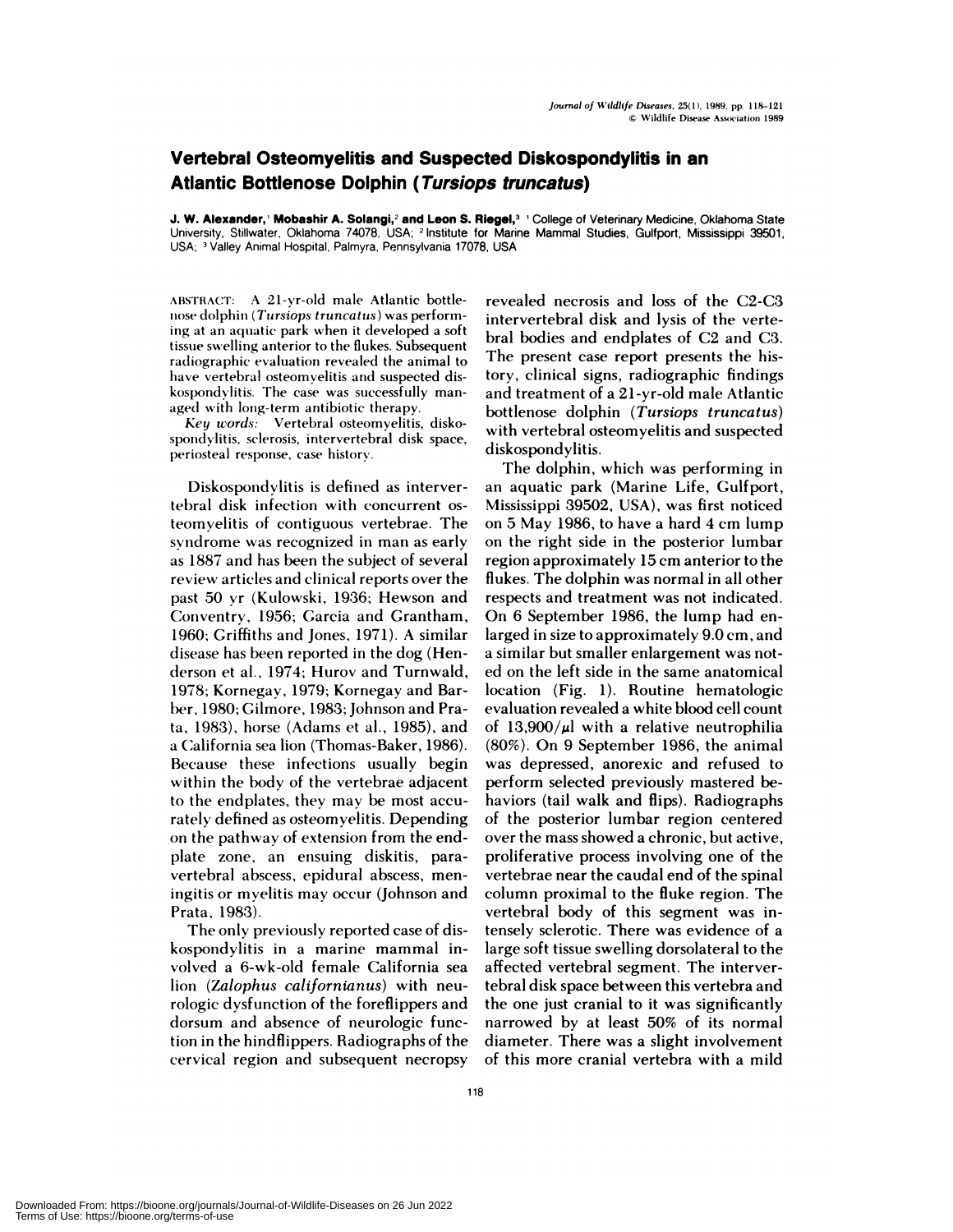

FIGURE 1. Dorsal view of the posterior lumbar region of a 21-yr-old male Atlantic bottlenose dolphin *(Tursiops truncatus)* showing a 9 cm soft tissue swelling approximately 15 cm anterior to the flukes.

periosteal response along its right lateral aspect; however, there was no interior sclerosis (Fig. 2).

A tentative diagnosis of vertebral osteomyelitis and suspected diskospondylitis was made and the animal was treated with flunixin meglumine (Banamine, Schering, Irving, Texas 75061, USA), and a combination of gentamycin sulfate (Schering, Irving, Texas 75061, USA) and ampicillin (Mvlan Pharmaceuticals, Morgantown, West Virginia 26505, USA). The antibiotic combination was discontinued after 7 days and the animal was placed on cephalexin (Keflex, Dista, Indianapolis, Indiana 46280, USA) for 30 days. Trimethoprim-sulfadiazine (Tribrissen, Cooper Animal Health, Kansas City, Missouri 64112, USA) was used for an additional 60 days. During this time period serial blood samples revealed a decrease in the white blood cell count with a return to normal approximately 10 days after the beginning of antibiotic therapy. Although it was necessary to forcefeed the animal on one occasion, the appetite gradually returned to normal. Approximately 6 wk after the initial diagnosis the animal's activity returned to normal along with the ability to perform all previously mastered behaviors. Subsequently, radiographs taken approximately 4 mo after the initial diagnosis showed no further extension of the disease process with a less aggressive appearing periosteal response. The intervertebral disk space remained unchanged and the interior sclerosis of the most involved vertebrae had a more homogeneous appearance (Fig. 3). The soft tissue mass had significantly decreased in size and was now a hard, fibrous consistency. It has been 1.5 yr since the initial diagnosis and the animal has remained free of clinical signs.

In dogs with vertebral osteomyelitis and diskospondylitis the bacteria most often isolated from the blood or from affected tissue are *Staphylococcus aureus, Brucella canis, Corynebacterium* spp., *Pasteurella inultocida, Escherichia coli* and *Proteus* spp. (Kornegay, 1979). Fungal agents that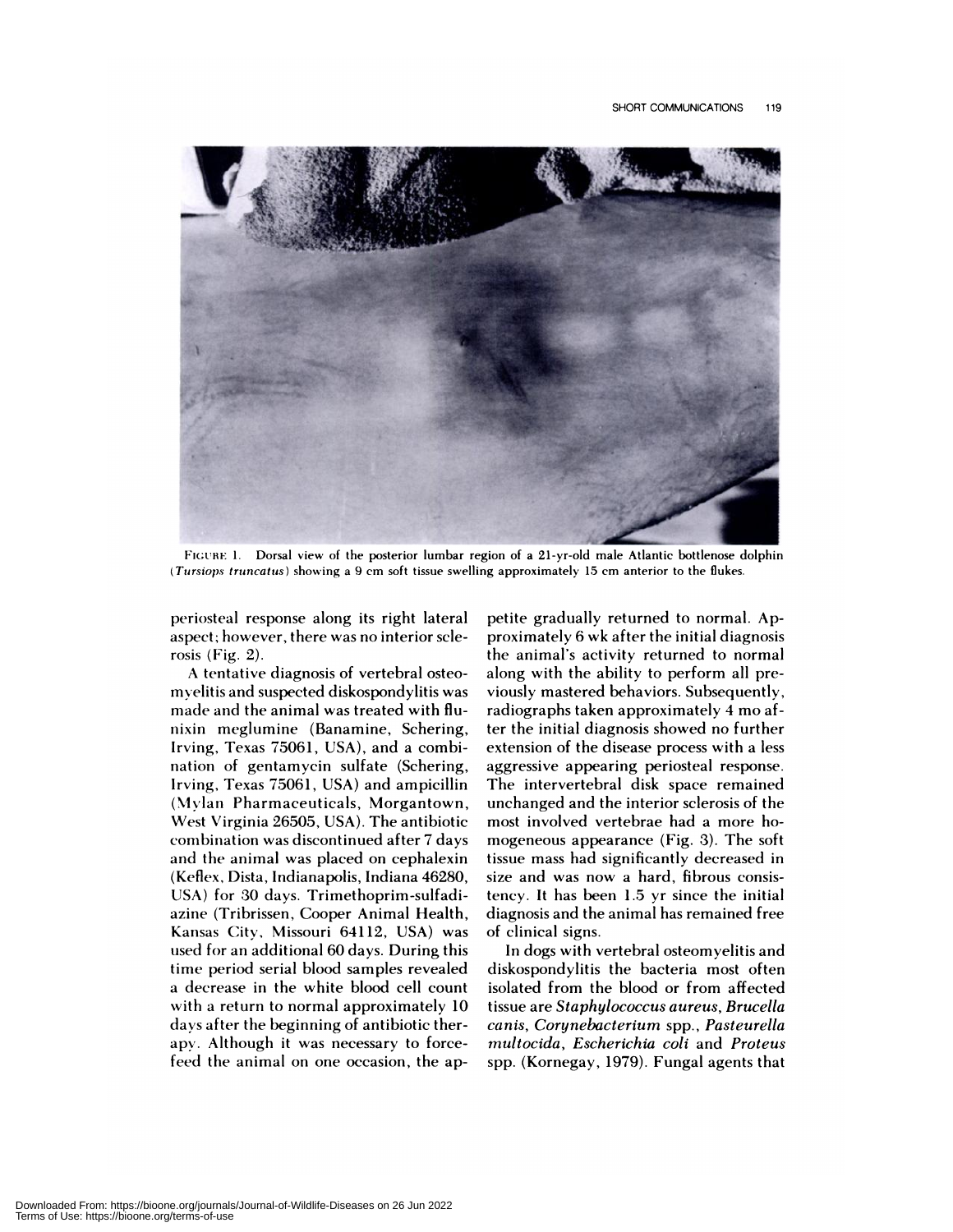

FIGURE 2. Radiograph of the posterior lumbar spine demonstrating a sclerosis of the vertebral bodies, collapse of the intervertebral disk space and periosteal new bone formation in an Atlantic bottlenose dolphin.



FIGURE 3. Radiograph of the posterior lumbar spine of an Atlantic bottlenose dolphin 4 mo posttreatment. Although the disk space has remained collapsed there has been no further extension of the disease process as compared to Figure 2.